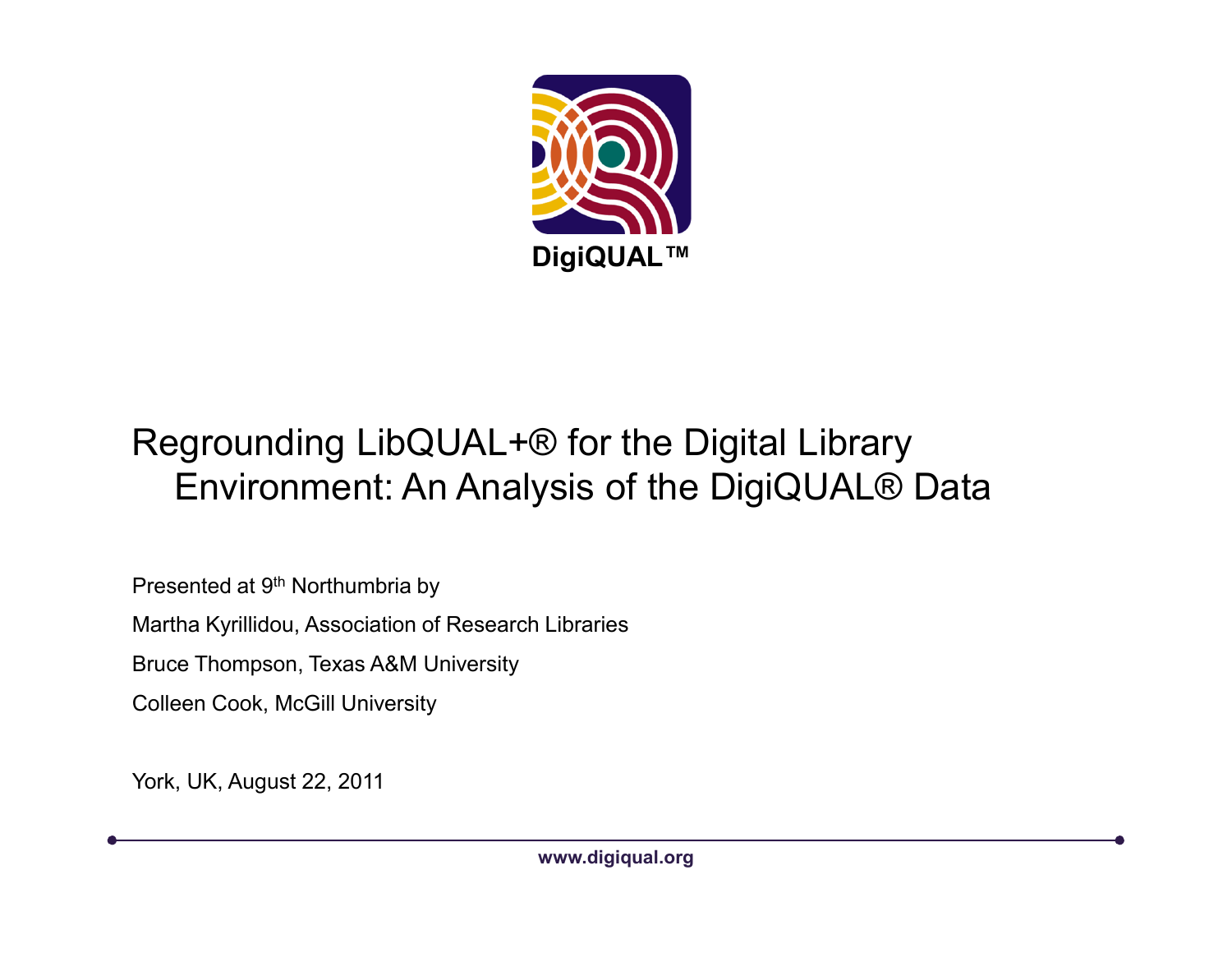# Goal

- •identify on a preliminary basis some items that might be added to the LibQUAL+® protocol, or used as a standalone DigiQUAL® protocol
- items that users deem important, and<br> which have scores highly correlated with overall library user satisfaction scores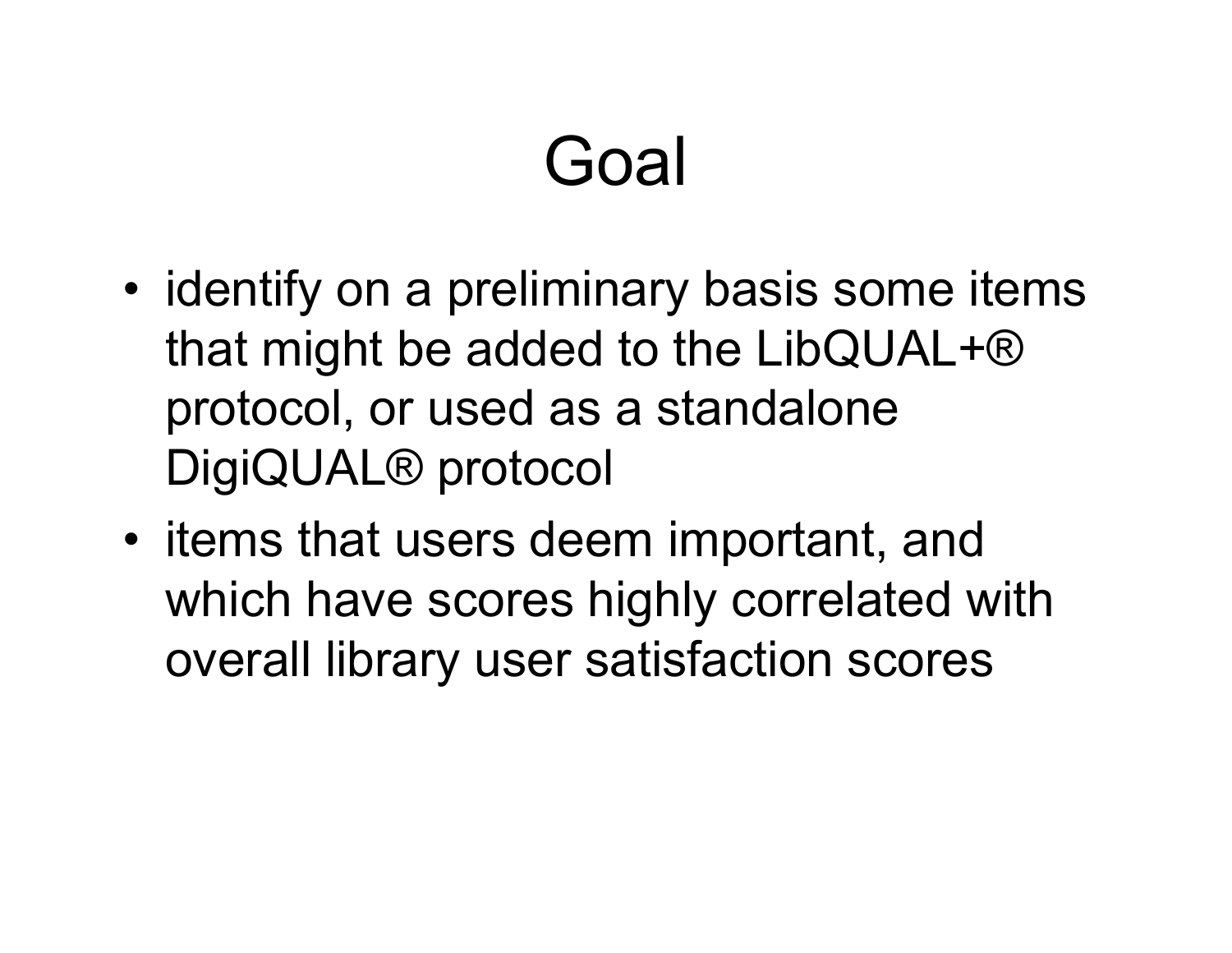# **Developing DigiQUAL™Survey Items**



## **Background:** ServQUAL <sup>→</sup> LibQUAL+® <sup>→</sup> DigiQUAL™

#### LibQUAL+®**Dimensions of Service Quality:**

- Affect of Service
- •Information Control
- **Library as Place**



#### DigiQUAL™12 themes of service quality:

- Accessibility
- •**Navigability**
- •**Interoperability**
- •Collection building
- •Resource Use
- •Evaluating collections
- •DL as community for users
- •DL as community for developers
- •DL as community for reviewers
- •Copyright
- •Role of Federations
- •DL Sustainability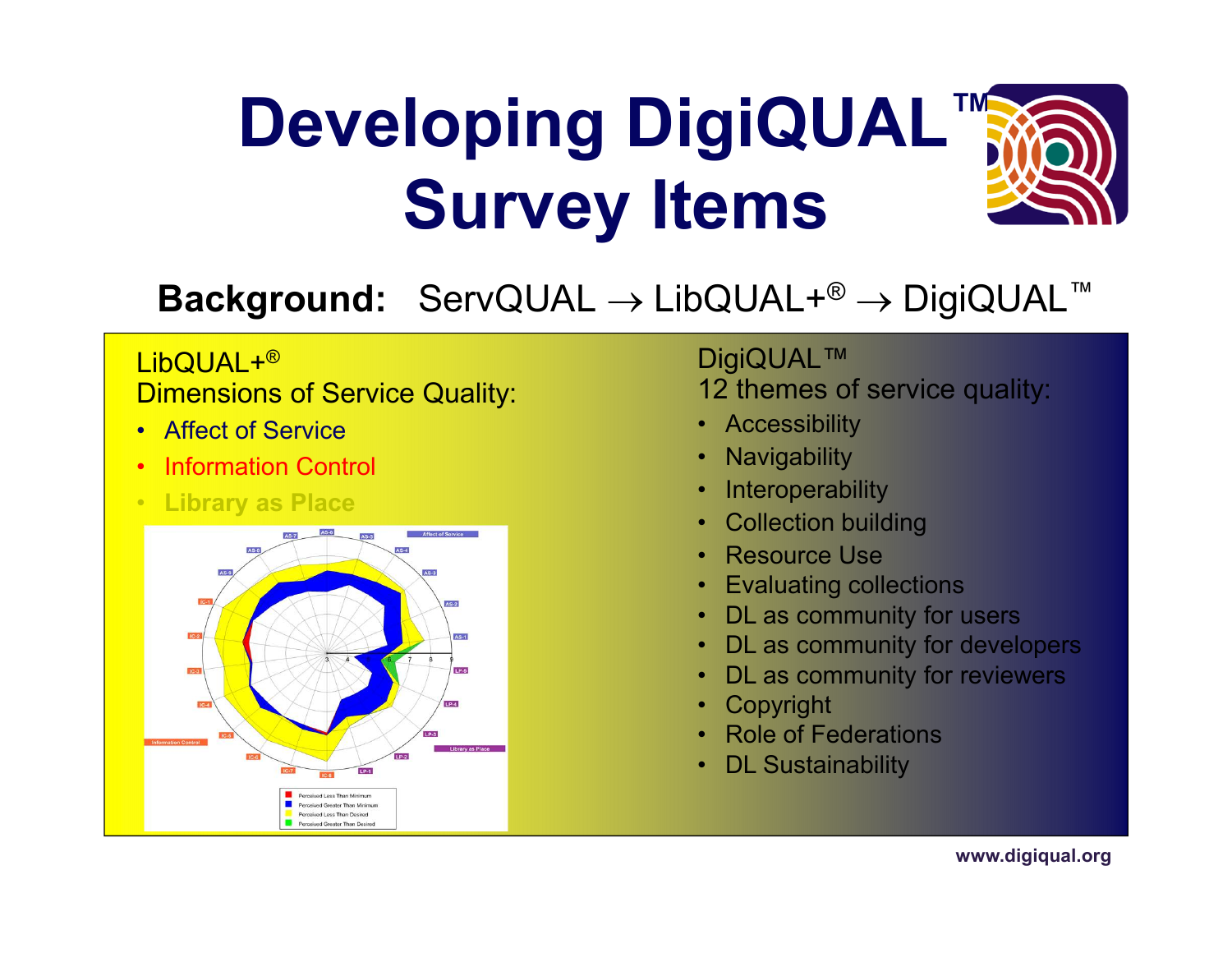### Some examples from the mouth of digital library users

- Web Attractiveness -- "I think the homepage is too cluttered"
- Accessibility-Navigability -- "...the interface needs to be designed in such a way that the data is taken advantage of in simple, easy-to-use, and intuitive ways
- Resource use "there's a large group of educators out there that are certainly capable, knowing content, but actually using the computer is very difficult for them""fearful that the stuff will sometimes disappear, and so I harvest that. So I'm both a searcher and a harvester. And that's how I use MERLOT"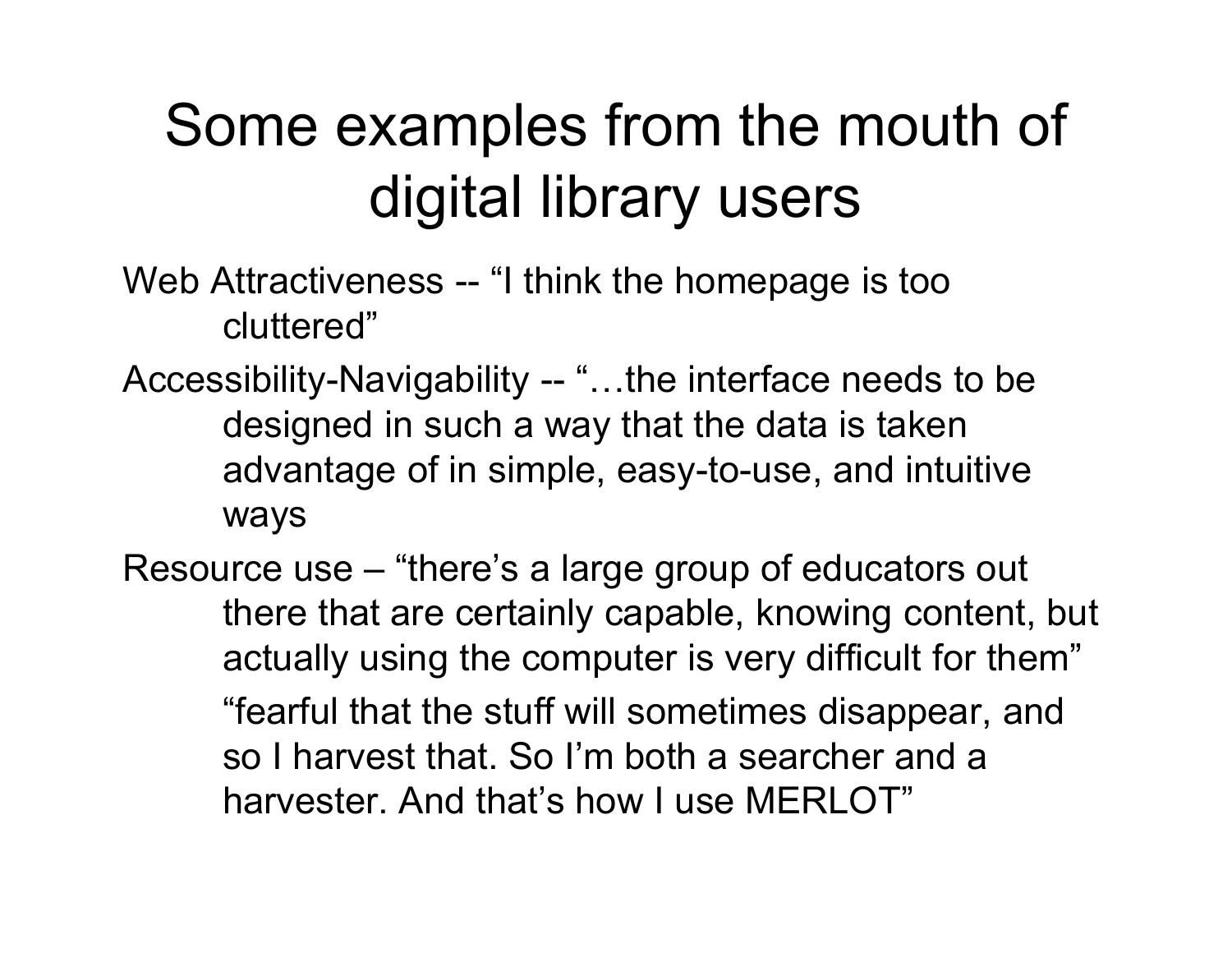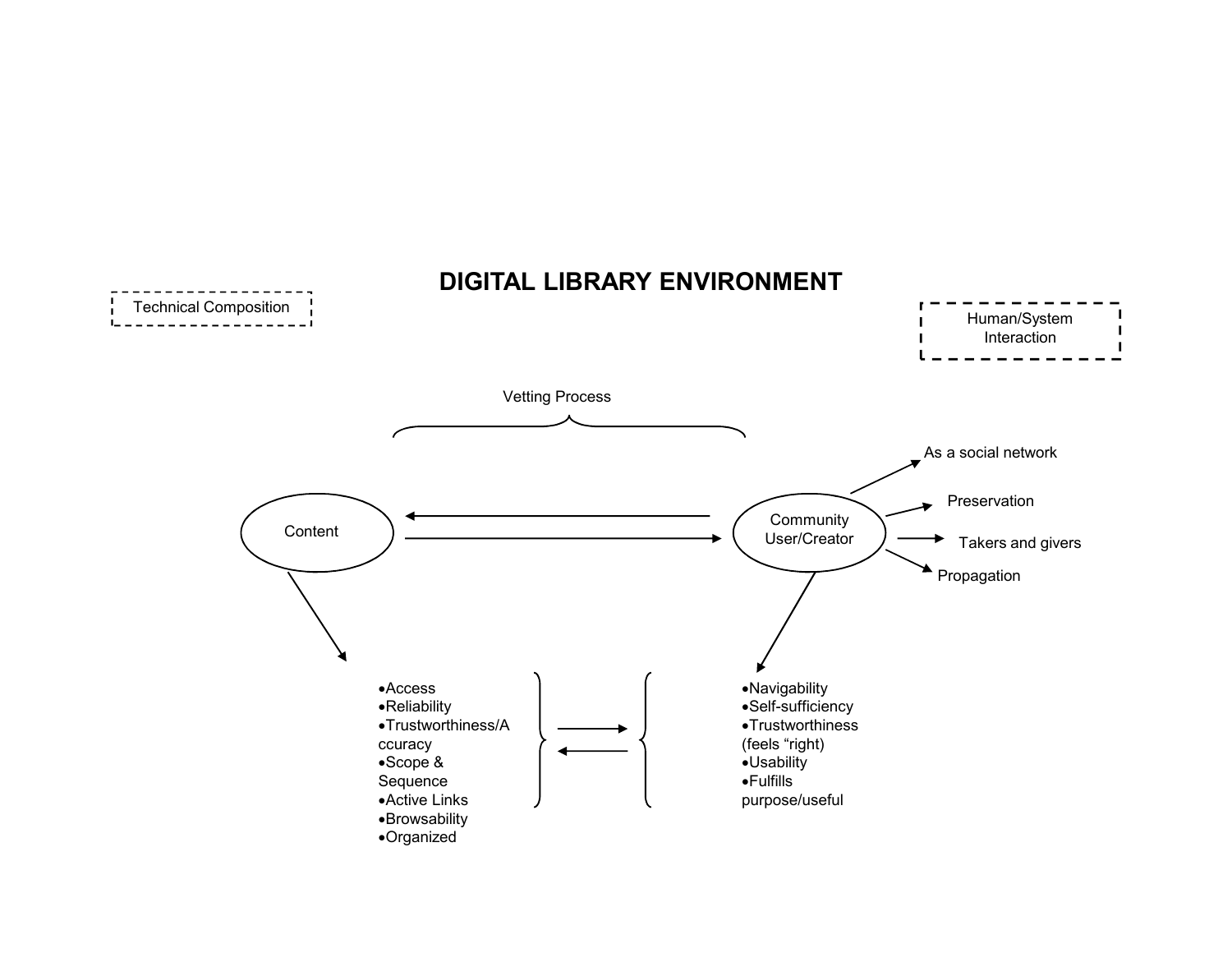# **Pilot Testing Survey Items Implementation**







**CSERD** Computational Science

The Math Forum@Drexel

## **Your Digital Library?**

for Learning and Online Teaching







**www.digiqual.org**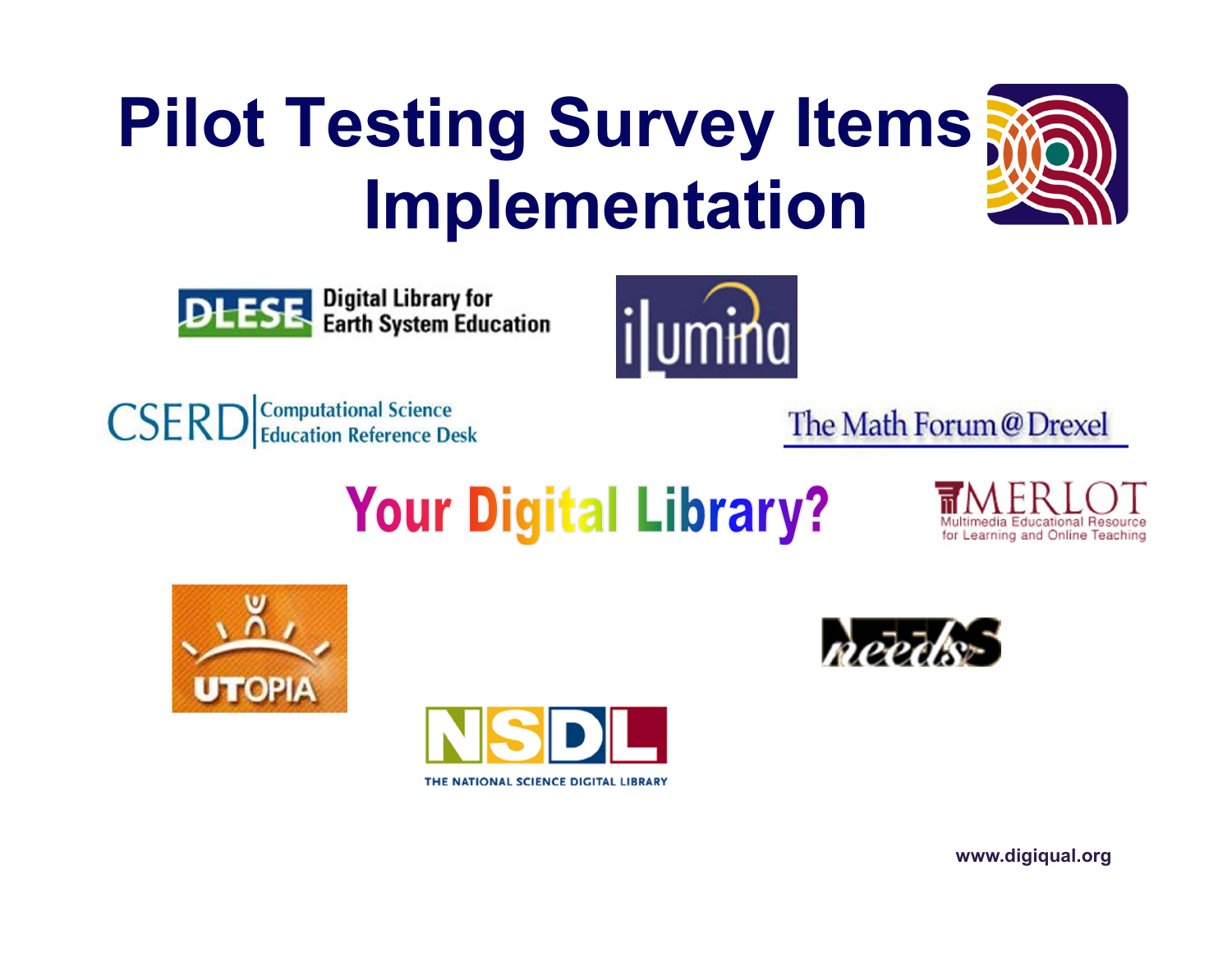# **Building a Survey**



•



 Issue: aligning items to individual DL needs & users –vocabulary and content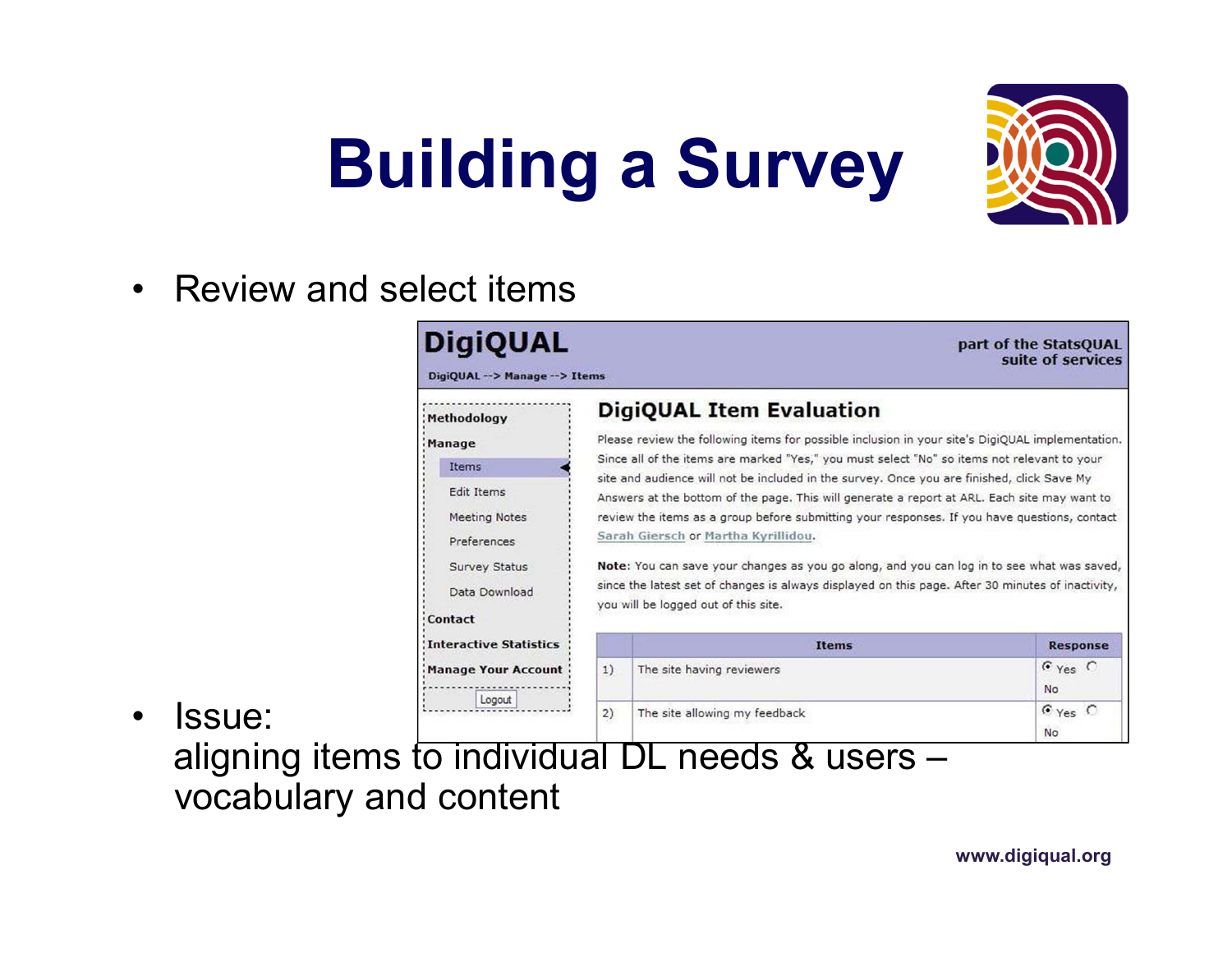

| <b>DigiQUAL Preferences</b><br>1) Upload an institutional logo for the<br>2) Enter a title for your survey (if left<br>blank, the default is "DigiQUAL™<br>3) Will you offer an incentive?<br>4) Please enter a contact email address<br>to appear on the survey:<br>Save My Preferences                          | Browse<br>Currently: "DigiQUAL_rough_small.gif" (click to<br>view)<br>Check this box to delete this image: $\Box$<br>$C$ Yes $G$ No |                                                                                                                                  |
|-------------------------------------------------------------------------------------------------------------------------------------------------------------------------------------------------------------------------------------------------------------------------------------------------------------------|-------------------------------------------------------------------------------------------------------------------------------------|----------------------------------------------------------------------------------------------------------------------------------|
|                                                                                                                                                                                                                                                                                                                   |                                                                                                                                     |                                                                                                                                  |
|                                                                                                                                                                                                                                                                                                                   |                                                                                                                                     |                                                                                                                                  |
|                                                                                                                                                                                                                                                                                                                   |                                                                                                                                     |                                                                                                                                  |
|                                                                                                                                                                                                                                                                                                                   |                                                                                                                                     |                                                                                                                                  |
|                                                                                                                                                                                                                                                                                                                   |                                                                                                                                     |                                                                                                                                  |
| <b>Survey Preview URL:</b><br>http://survey.libqual.org/digiqual                                                                                                                                                                                                                                                  | <b>CSERD</b>                                                                                                                        | <b>Computational Science</b><br><b>Education Reference Desk</b>                                                                  |
| From April 25-May 31 we are pilot testing the DigiQUAL survey. This survey was developed by a third<br>party and is being administered for free. Because this is an anonymous survey, your responses will be<br>confidential. Survey data will be used to develop standardized methods for evaluating how digital | <b>DigiQUAL™ Survey</b><br>think this site performs will help us reach this goal.                                                   | We are committed to improving this Website to better meet your needs. Understanding how well you                                 |
| Some of the items may not apply to your experiences with this site. In this case, select N/A in the form<br>below. This survey should take about two minutes to complete. Thank you for your time and contribution                                                                                                | identify and improve upon areas where we are not meeting user expectations.                                                         | Because this is an anonymous survey, your responses will be confidential. Survey data will be used to                            |
| This work is supported in part by the Association of Research Libraries and by a grant (DUE-0121769)                                                                                                                                                                                                              |                                                                                                                                     |                                                                                                                                  |
|                                                                                                                                                                                                                                                                                                                   |                                                                                                                                     | This survey should take about two minutes to complete. Thank you for your time.<br><b>Issue: Flexibility vs. Standardization</b> |

**www.digiqual.org**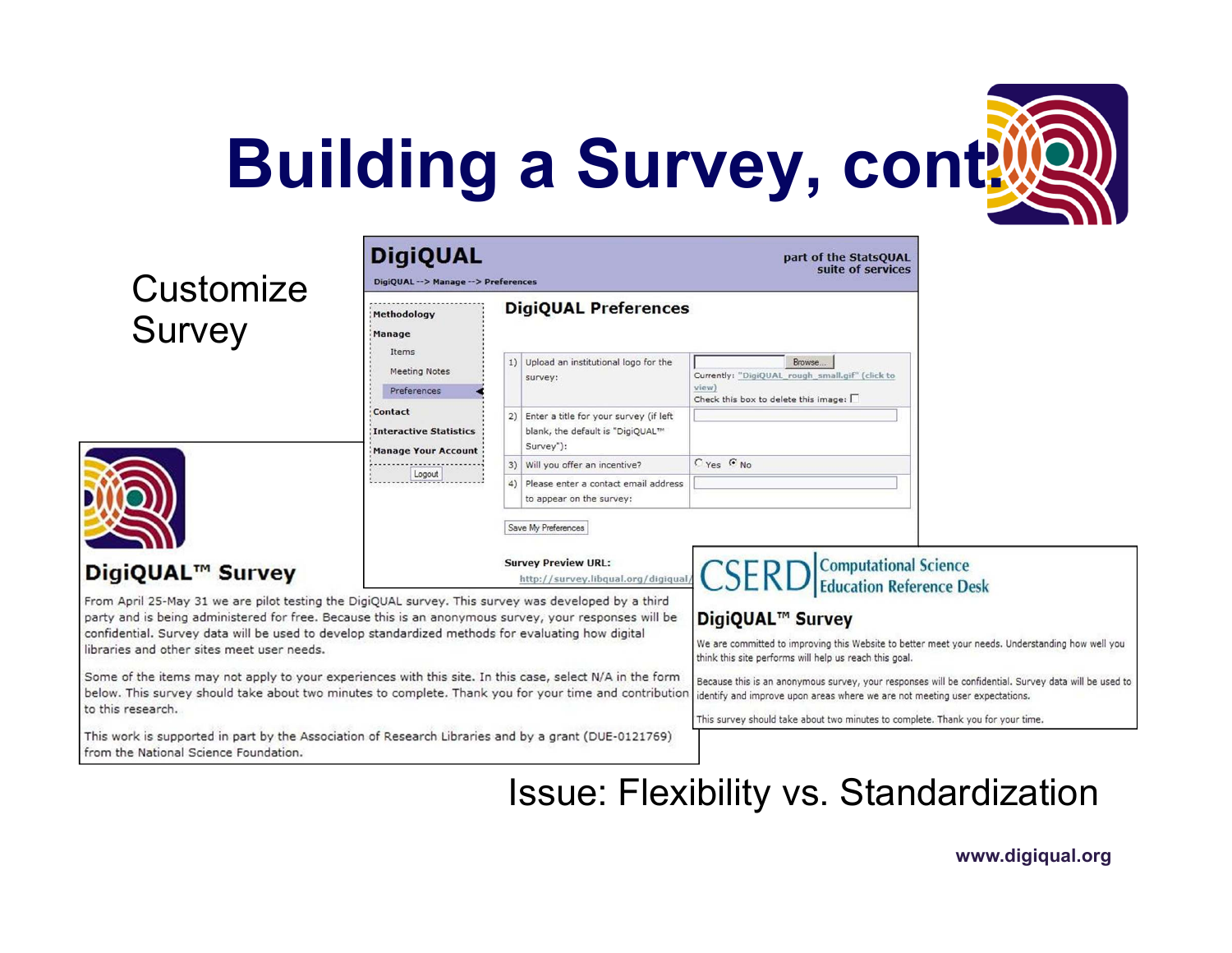# **Criteria**

- items rated "not applicable" or skipped by an excessive number of respondents were not initially retained
- items relevant to research libraries (as opposed to those more narrowly applicable to completely digital libraries) were retained
- items were sorted with respect to the "importance" ratings provided by the respondents
- 24 items were selected on this basis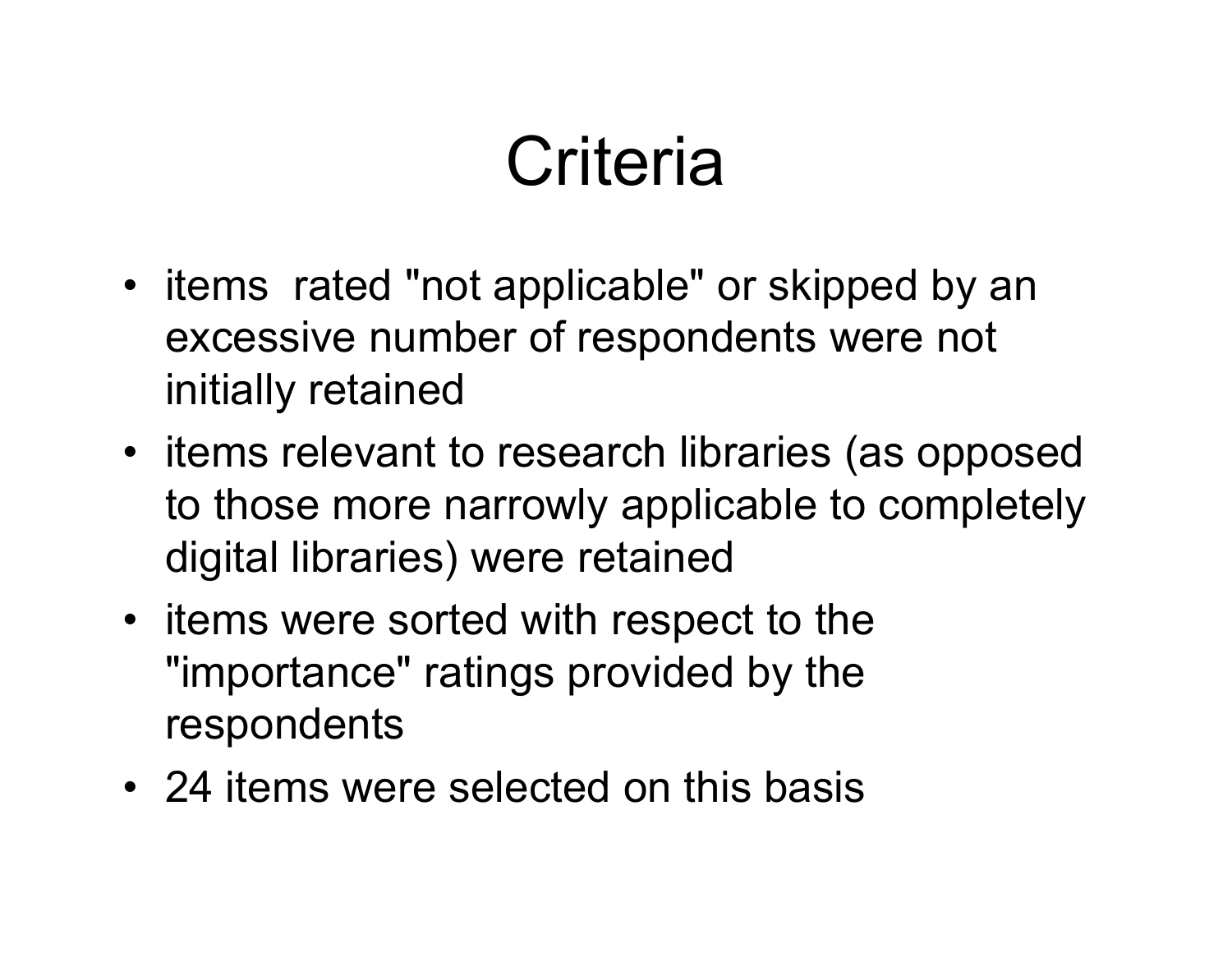| Variable |                                                             | Importance       |   | Satisfaction |                 |
|----------|-------------------------------------------------------------|------------------|---|--------------|-----------------|
|          |                                                             | Mean (SD)        | n | $\Gamma$     | $\underline{n}$ |
|          | Q0183 Content that matches my information needs             | 6.45 $(1.18)$ 47 |   | .7377 47     |                 |
|          | Q0181 Having comprehensive content                          | $6.42(0.99)$ 26  |   | .6441 26     |                 |
|          | Q0120 Easily finding information on the site                | $6.41(1.01)$ 32  |   | .7926 32     |                 |
|          | Q0109 A site design that is easy to navigate                | $6.37(1.36)$ 27  |   | .5849 27     |                 |
|          | Q0106 Site being easy to navigate                           | $6.36(1.11)$ 55  |   | .7717 54     |                 |
|          | Q0133 Site having a lot of resources in my area of interest | $6.35(0.75)$ 43  |   | .5876 43     |                 |
|          | Q0180 Site enabling me to locate information on my own      | $6.31(1.46)$ 26  |   | .8429 26     |                 |
|          | Q0090 Content that is sufficient to meet my needs           | $6.24(1.32)$ 38  |   | .8616 38     |                 |
|          | Q0081 Easy to use access tools that allow me                |                  |   |              |                 |
|          | to find things on my own                                    | 6. $17(1.42)$ 35 |   | .7810 35     |                 |
|          | Q0136 Available content fitting my needs                    | $6.10(1.26)$ 49  |   | .7941 48     |                 |
|          | Q0140 Being able to find what I want                        | $6.04(1.80)$ 53  |   | .8311 53     |                 |
|          | Q0085 Site enabling me to be more efficient in              |                  |   |              |                 |
|          | my academic pursuits                                        | $6.03(1.52)$ 31  |   | . 7121 31    |                 |
|          | Q0121 Navigating the site comfortably                       | $5.91(1.73)$ 45  |   | .8113 45     |                 |
|          | Q0108 Site being well organized                             | $5.87(1.58)$ 47  |   | .7408 47     |                 |
|          | Q0021 Easy to use menus                                     | $5.83(1.37)$ 30  |   | .4374 30     |                 |
|          | Q0053 Site enabling to navigate it                          |                  |   |              |                 |
|          | independently                                               | $5.83(1.45)$ 41  |   | $.6876$ 41   |                 |
|          | Q0112 Staff who take feedback seriously in                  |                  |   |              |                 |
|          | Putting the site together                                   | $5.81(1.30)$ 26  |   | .7683 25     |                 |
|          | Q0075 My ability to navigate the site easily                | $5.77(1.60)$ 48  |   | .8131 48     |                 |
|          | Q0161 A site that is accessible to the                      |                  |   |              |                 |
|          | Independent learner                                         | $5.70(1.54)$ 40  |   | .6555 40     |                 |
|          | Q0102 Meeting the needs of the new user                     | $5.69(1.29)$ 48  |   | .6810 47     |                 |
|          | Q0011 Adequate breadth of content for my needs              | $5.63(1.66)$ 43  |   | $.6458$ 42   |                 |
|          | 00125 Site being intuitive                                  | $5.53(1.61)$ 30  |   | .5889 30     |                 |
|          | Q0101 Bridging the gap between site, students               |                  |   |              |                 |
|          | and assignments                                             | $5.45(1.72)$ 33  |   | . 8324 33    |                 |
|          | Q0077 Site facilitating self directed research              | $5.42(1.91)$ 38  |   | .6648 38     |                 |
|          |                                                             |                  |   |              |                 |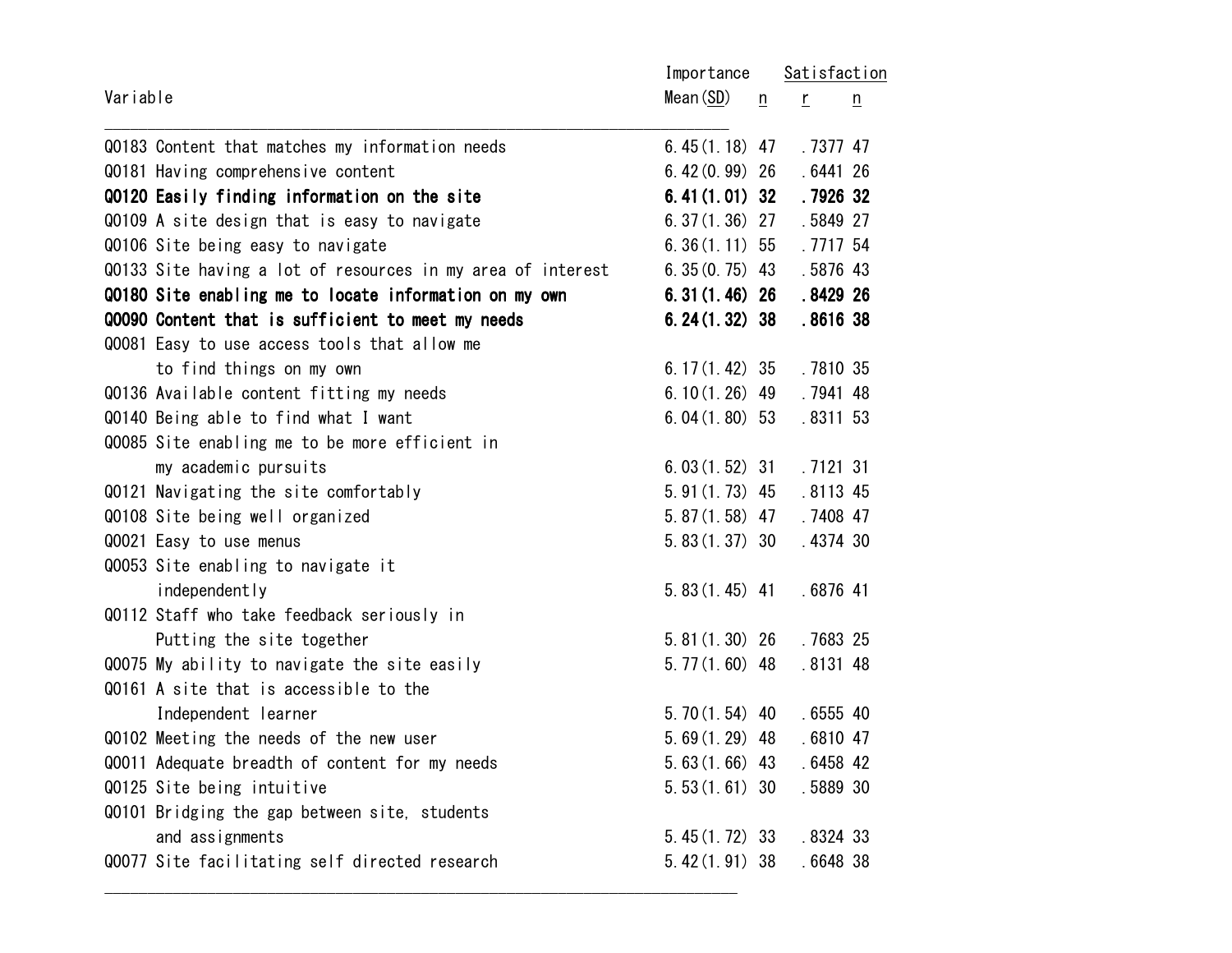## Next steps

- preliminary research that represents an<br>initial atap in the presease of developing initial step in the process of developing a refocused LibQUAL+® protocol, or a standalone DigiQUAL protocol
- Further research is required to investigate the performance of these 24 items, and potential other digitally focused items, in relation to scores on LibQUAL+®